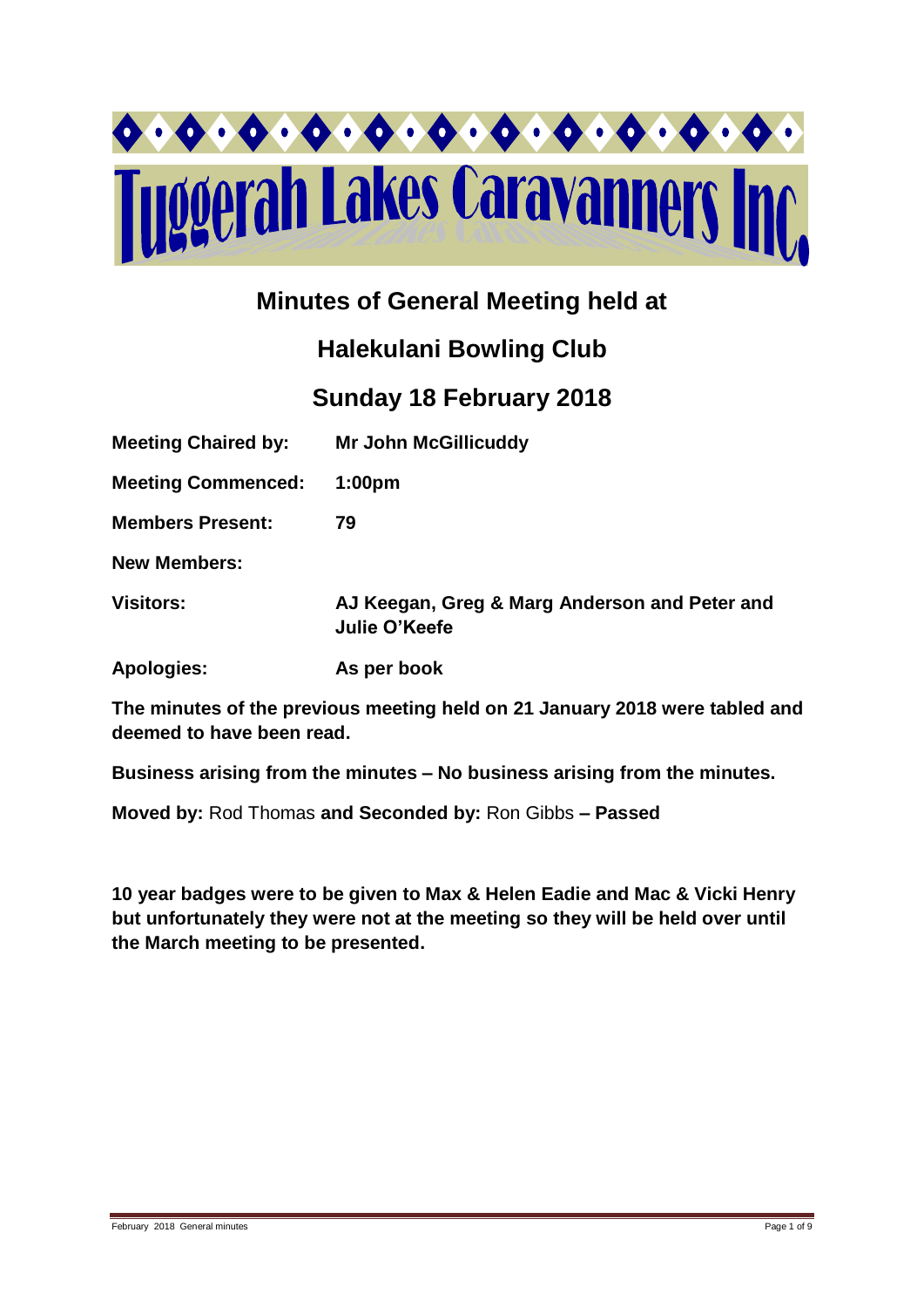**Correspondence In:** Email from NSW Assn with minutes of Special General Meeting

> Email from NSW Assn re financial procedures in respect to State Rallies

Email from NSW Assn re the agenda for the February General Meeting

Email from NSW Assn regarding \$50.00 donation for the State Rally. The funds raised will be going to charity.

Email from NSW Assn with copies of the financial summary for the General Account and also Rally Account for November, December 2017 and January 2018.

Information received from Discovery Parks Pambula which I have passed onto Chris Pollard.

## **Correspondence Out:**

As Secretary I have a couple of things I would like to remind you about:

- 1. If you bring books, magazines or anything else and put it on the table please remember to take what is left with you and not leave it for someone else to pick up.
- 2. Membership renewal forms are available for all members to complete. Once you have completed the form please hand it to the treasurer with your payment. No payment will be taken if you have not completed a form.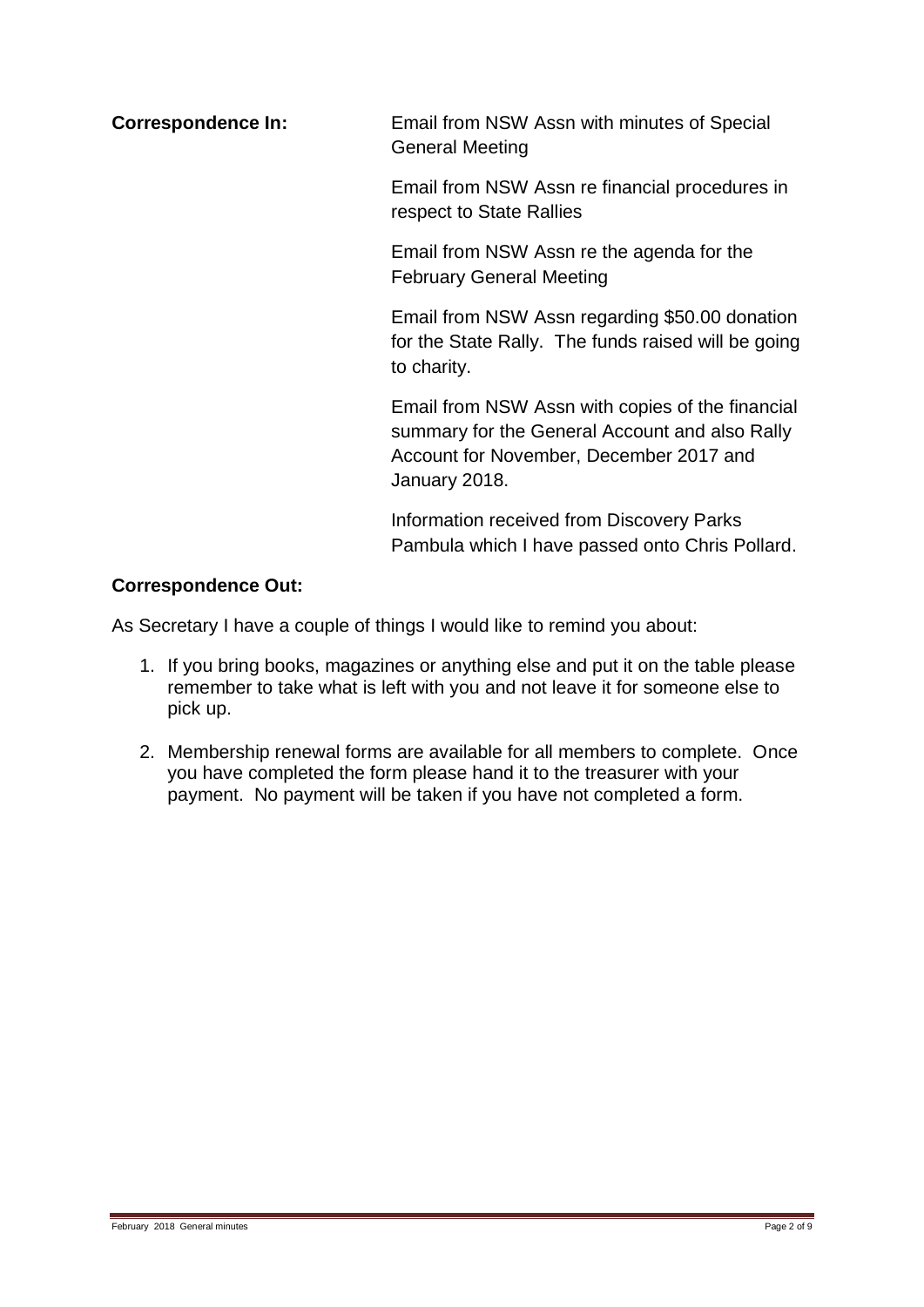# **Treasurer's Report**

## **BANK RECONCILIATION MONTHLY REPORT : JANUARY 2018**

| Carried Forward: Balance as at 31/12/2017                      |  |    |                            | \$<br>6,384.07 |
|----------------------------------------------------------------|--|----|----------------------------|----------------|
|                                                                |  |    |                            |                |
| <b>INCOME - January 2018</b>                                   |  |    |                            |                |
| Joining Fee                                                    |  | \$ | 60.00                      |                |
| Annual subs                                                    |  | \$ | 160.00                     |                |
| <b>Club Raffles</b>                                            |  | \$ | 252.00                     |                |
|                                                                |  | \$ |                            |                |
| Advertising (All about C'Vans)                                 |  |    | 350.00                     |                |
| <b>TOTAL INCOME</b>                                            |  | \$ | 822.00                     | \$<br>7,206.07 |
|                                                                |  |    |                            |                |
| <b>EXPENDITURE- January 2018</b>                               |  |    |                            |                |
| <b>Raffle Prizes</b>                                           |  | \$ | 100.00                     |                |
| Admin                                                          |  | \$ | 31.50                      |                |
|                                                                |  |    |                            |                |
| <b>TOTAL EXPENDITURE</b>                                       |  | \$ | 131.50                     |                |
| <b>Closing Balance</b>                                         |  |    |                            | \$<br>7,074.57 |
|                                                                |  |    |                            |                |
|                                                                |  |    |                            |                |
| <b>BANK STATEMENT RECONCILIATION</b><br><b>Balance 31.1.18</b> |  |    | \$<br>7,074.57             |                |
|                                                                |  |    | Less Un-presented Cheques* | \$             |
|                                                                |  |    |                            | \$             |
|                                                                |  |    |                            | 7,074.57       |
| * List of Un-presented Cheques: Nil                            |  |    |                            |                |
| Statement and Reconciliation prepared by                       |  |    | .                          |                |
|                                                                |  |    |                            |                |
|                                                                |  |    | .                          |                |
|                                                                |  |    | President:                 |                |
|                                                                |  |    |                            |                |

**Moved by**: John Oakes **Seconded by:** John Bolcina that the treasurer's report be accepted – PASSED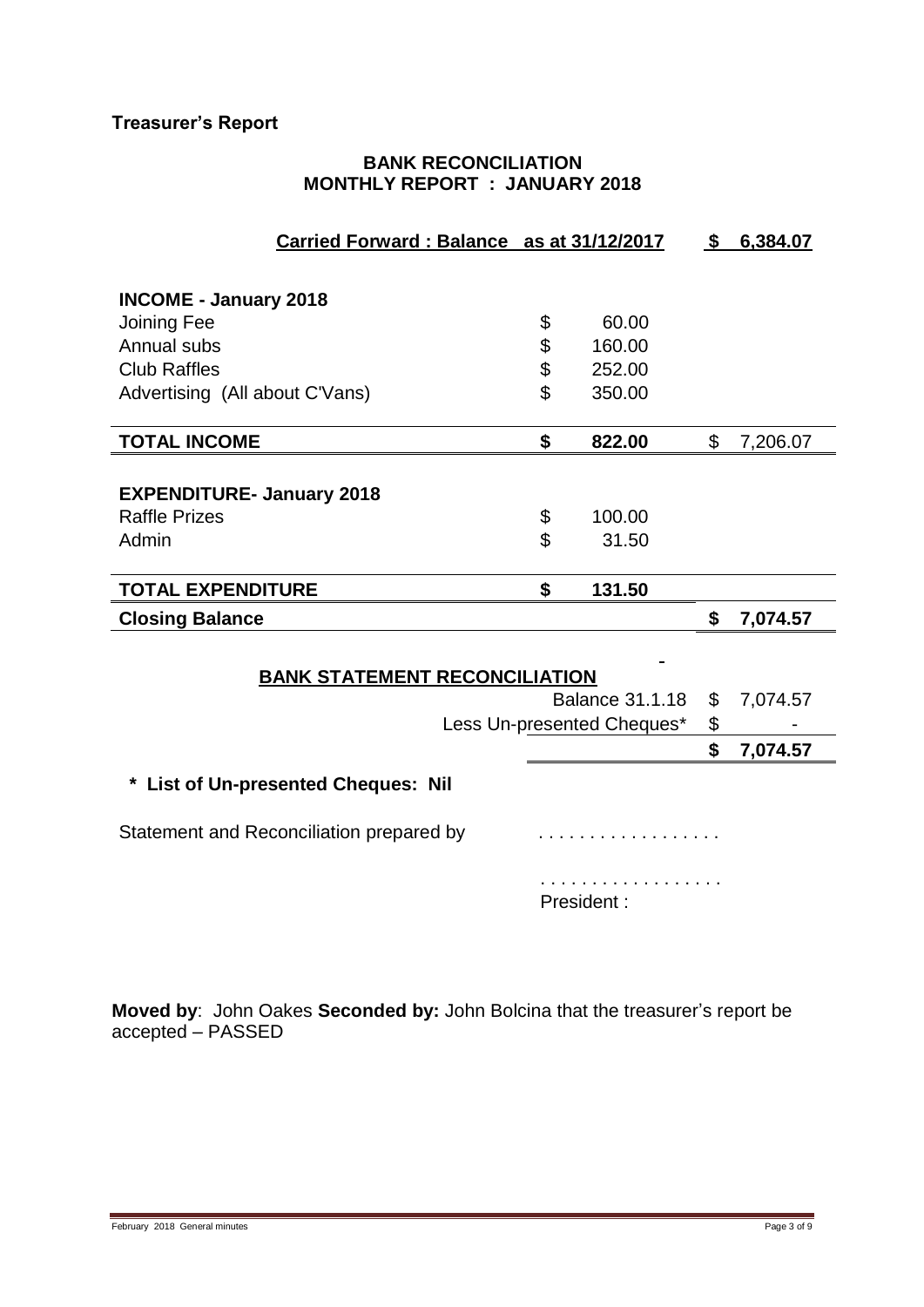### **Social Director's Report**

Again I thank Fay for reading this for me, I am so sorry I am not able to be with you again today.

President John, Secretary Fay & I had a meeting with David English CEO of Club Hali with Paul Sanders on Thursday 8th Feb. We expressed TLC's appreciation we have this function room at no cost to members. We addressed our issues about Club Hali particularly the quality & quantity of our Christmas lunch. David English apologised profusely, agreed the event was far from their standard & our expectations and he promised that next time will be better than ever.

David advised us

- (1) He assured us next time will be better
- (2) The service from the bistro will improve
- (3) The new café/coffee bar due to open shortly will have improved services; a selection of light snacks will be available at reasonable prices.
- (4) The kitchen/ bistro will soon be replaced with up-dated facilities in the very near future.

So members lets be positive & give Club Hali another chance.

#### **Middle Rock**

We have the program ready, giving you the opportunity to explore Port Stephens, free days & some events at evenings. Fay will have the programme on the board. Members who have not yet paid the final amount please do so…ASAP. Remember the park staff will park our vans onto our sites. Please remember to wear your name badges at all times, as we have lots of new members and it is important they know who they are speaking with.

#### **Christmas in July**

Members are still asking why we are not going to Valla Beach, again I explain.

I personally found the management too difficult to deal with and your committee supported me, so we have booked Happy Hallidays. Your committee decided to self-cater, and we are working on a sumptuous Christmas menu, at an exceptional low cost, more about that next meeting. Happy Hallidays management have given approval for our plans.

I look forward to welcoming you at Middle Rock. If you have any questions don't hesitate to call me.

Happy travels, Susan Mob…0414452317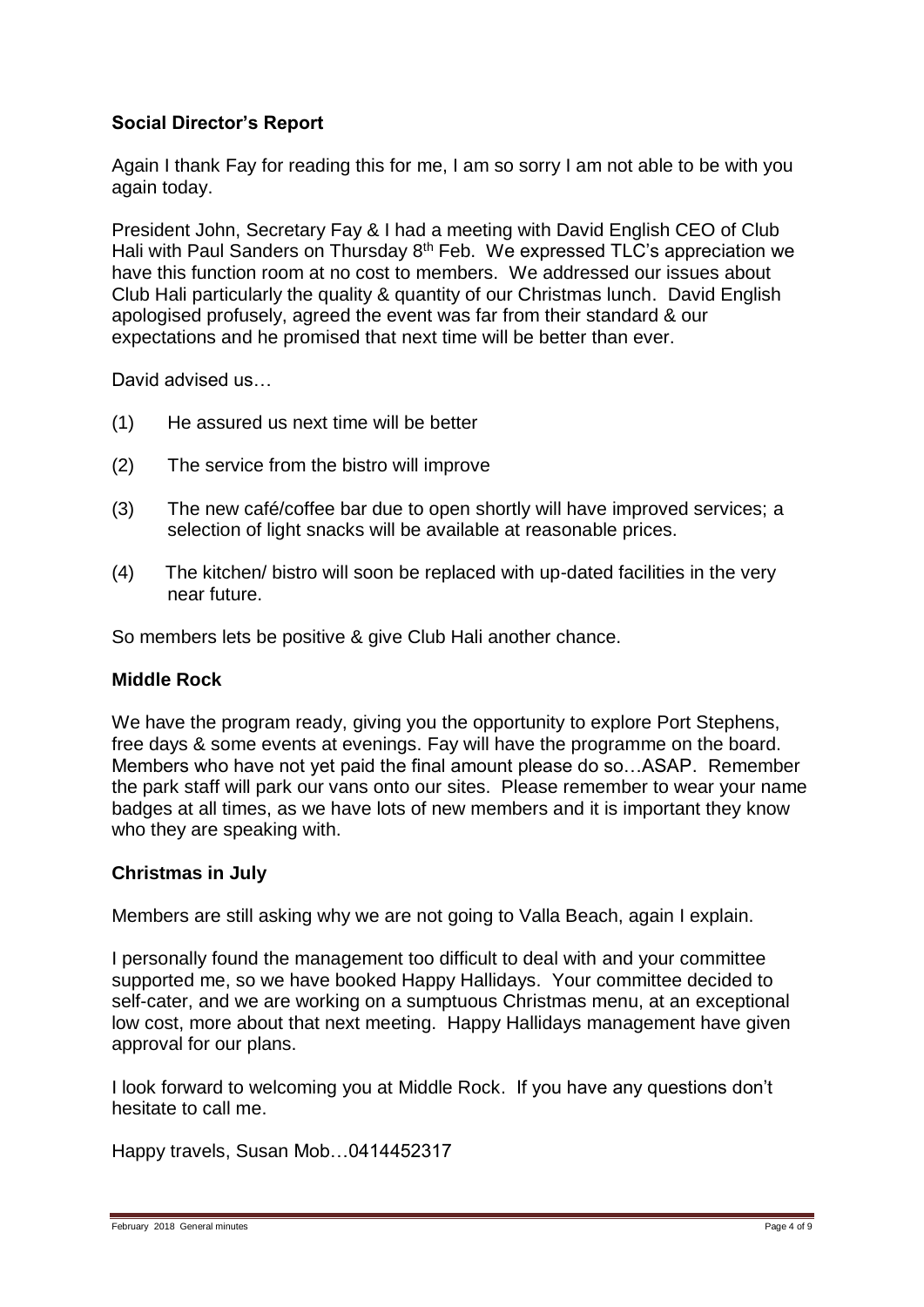Coral Kane asked why the balance for their stay had to be paid by the end of February as you have to queue up and go into the office and then your van put onto your site. Fay Thomas stated that the only reason that she knew of was that so there was not a big hold up when everyone arrived. Bev Shoobert advised she was told a few months ago by the tour director that they wanted the money up front as they were organising all the catering prior to us arriving as this was a special deal. Also if you haven't paid by the end of February and turn up after you may not be included in the meals that they are organising for the price we were offered.

#### **Welfare Officer's Report**

Cheryl is not with us today but there are a couple of people who have been unwell.

One of our new members Jack Leigh has been a little unwell over the last week. We wish him well and hope that he is back with us soon.

Lorraine Laney has been in hospital having oral surgery. We wish her a speedy recovery.

It has been decided that we will no longer send out birthday cards. The reason is that Cheryl is packing to move and Sue Reilly will be travelling.

### **Tour Director's Report**

Hi every one I'm filling in for Chrissy today.

Only 5 trips up on the boards so not much to talk about.

The first club rally for 2018 kicks off on the 1<sup>st</sup> March at Middle Rock. This location is a first for the club and looks like a fantastic week which has been put together by Susan.

Hartwood Campfires – this is a great opportunity for new members or members wanting to experience bush style camping. Every one contributes to the maintenance of the camp area used by our club.

Boggabri Drovers Campfires – the small town of Boggabri puts on a great event & has won many tourism awards. There's lot of showground events, local tours & night entertainment. The official program, tour & pre purchase meals will be online 28<sup>th</sup> Feb.

The Christmas in July club rally is at Happy Hallidays this year, the sheet is on the board with site costs. The park, would like bookings this month so they can hold sites. Ring the park, book & leave a deposit.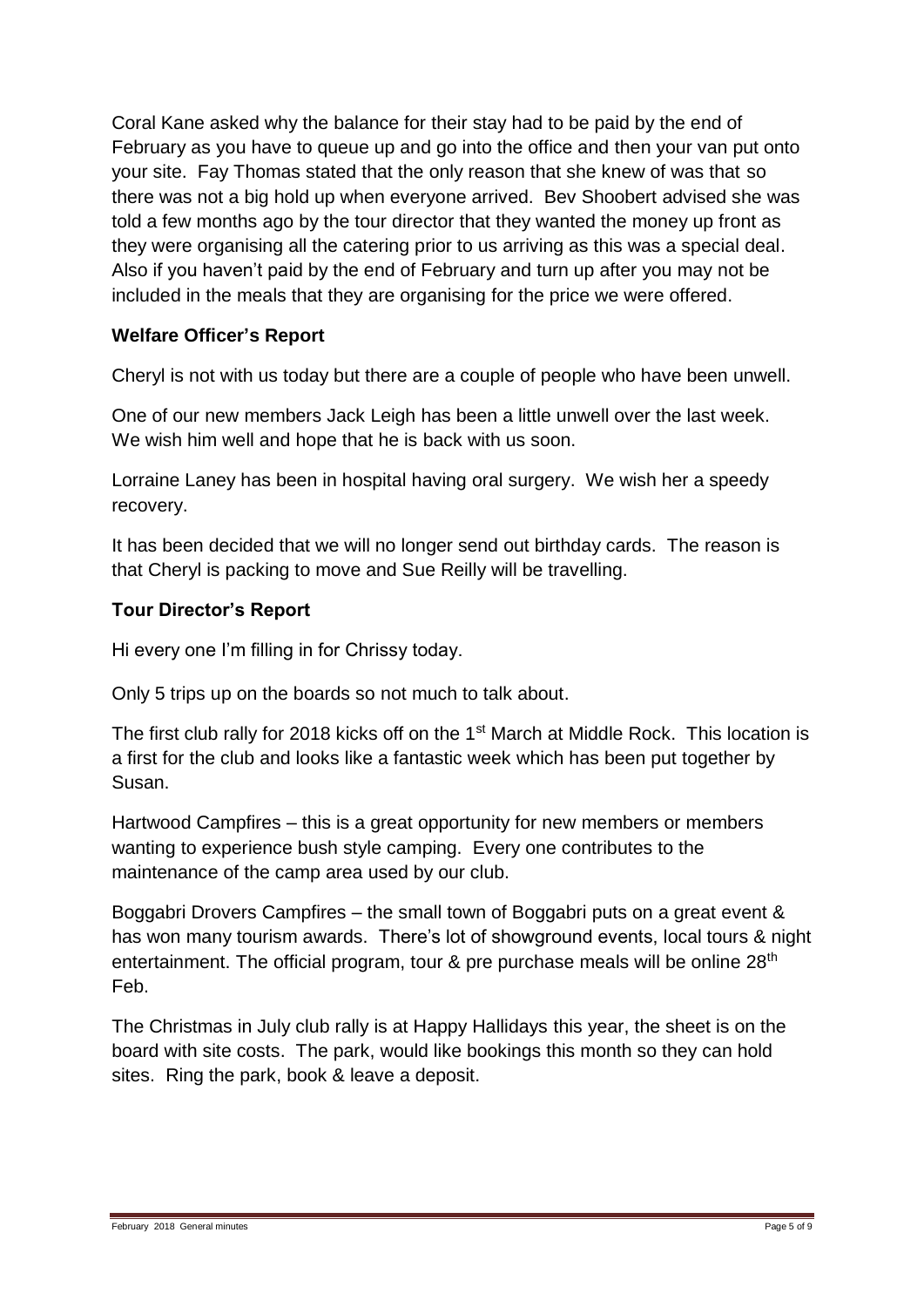Narrabeen Leisure trip – Maz McGillicuddy is organizing to go to see the Jersey Boys cost \$110 per person. Could you put your name on the sheet so Maz has the numbers. Maz needs payment by the end of August to secure your seat with the group.

There are a lot of great Places, Festivals & Events around the country. Some are mentioned up on the boards.

So today, or while you are at Middle Rock, put your heads together & put a trip up for 2018.

You can limit the amount of vans you want in the trip or you could leave it open the more the merrier.

Remember it's up to you the members to put trips together and up on the board.

Trips give members the opportunity to meet other members in a social atmosphere & get to explore this country with the companionship of fellow members.

Please share your favourite caravanning spot or event with us.

That's it from me Safe Travels every one – Bev Shoobert

John Bolcina advised that they have a few things organised for Hartwood such as cooking in camp ovens, dinner at the local hotel. Bring plenty of flour so you can make damper etc, and breakfasts can be cooked together as well. We will also go into town so that the girls can do some shopping and another day we will go out into the scrub and perhaps have lunch or morning tea. If you don't know how to cook in the camp ovens we can show you.

## **Editor's Report**

I don't have much to report this month but we are back from holidays and back on deck with the newsletter so please make sure that you send all reports or anything you have for sale to me. I'm trying to keep the newsletter down to about 12-13 pages so if your report etc does not make it into the newsletter that month it will be in the next one.

## **Vice President's Report**

John advised that he went to the Newcastle Caravan Show and was given some information on a caravan park on the Hawkesbury River which is called Del Rio Riverside Resort. They have a special deal at the moment if you stay for 7 days the cost is only \$99 which is up until the end of August. It may be a good idea to check it out as it has everything.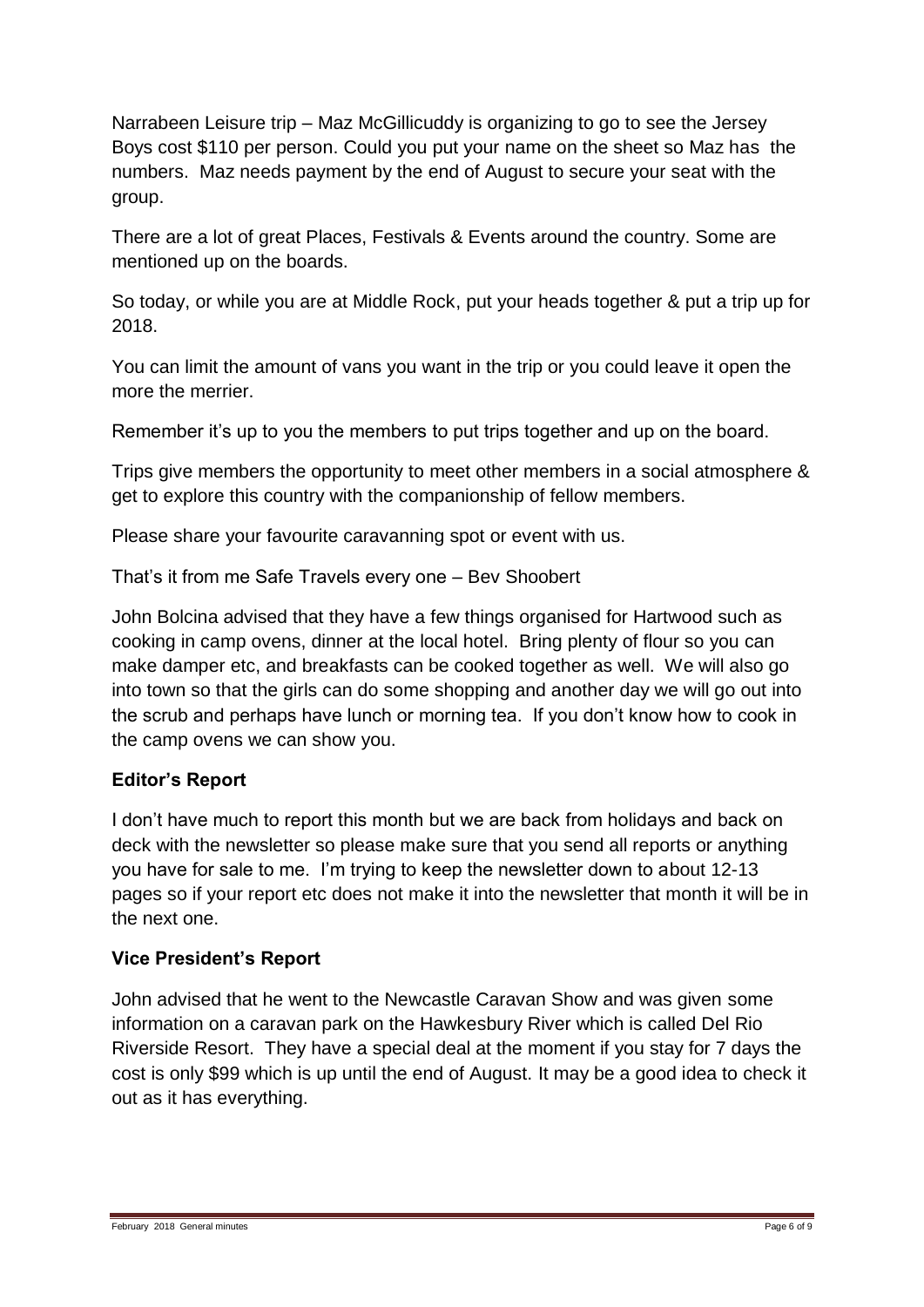# **NSW State Council Report**

Peter Davidson advised that there are still sites available for the State Rally so if you are interested in attending please let him know.

#### **General Business**

| <b>Fay Thomas:</b>   | Don't forget you have one month left for any donation for<br>the John Hunter Children's Hospital so please remember<br>to bring them to the March Meeting. Any money that has<br>been collected will be given to Janis Treacy who will go<br>and purchase anything else that is needed.                                                                                     |
|----------------------|-----------------------------------------------------------------------------------------------------------------------------------------------------------------------------------------------------------------------------------------------------------------------------------------------------------------------------------------------------------------------------|
|                      | In relation to the Emergency USB I have about 8 people<br>who are interested but I have been advised by the<br>company that if we order over 10 the cost will come down<br>to about \$13.00. If you are interested please let me<br>know.                                                                                                                                   |
| <b>George Kains:</b> | It's not often that I address the meeting. Barbara and I<br>only come to the meetings every second month as we<br>live in Sydney. I read in the last minutes where Susan<br>talked about the standard of food. We were disgusted<br>with the meal that was supplied at the Christmas Lunch.<br>Food services advise that food should be served at a<br>certain temperature. |
|                      | The last time we were here we had a run in with one of<br>the staff members who was very rude and, we didn't want<br>this to happen to other people, we reported her to the<br>club.                                                                                                                                                                                        |
|                      | We sent a complaint and we believe this was not given to<br>the board. We were sent a response stating that this staff<br>member would be retained but we believe that this staff<br>member is a relation to one of the board members. I<br>commend Susan and John for coming to the club to<br>discuss our concerns regarding the lunch and other<br>concerns we had.      |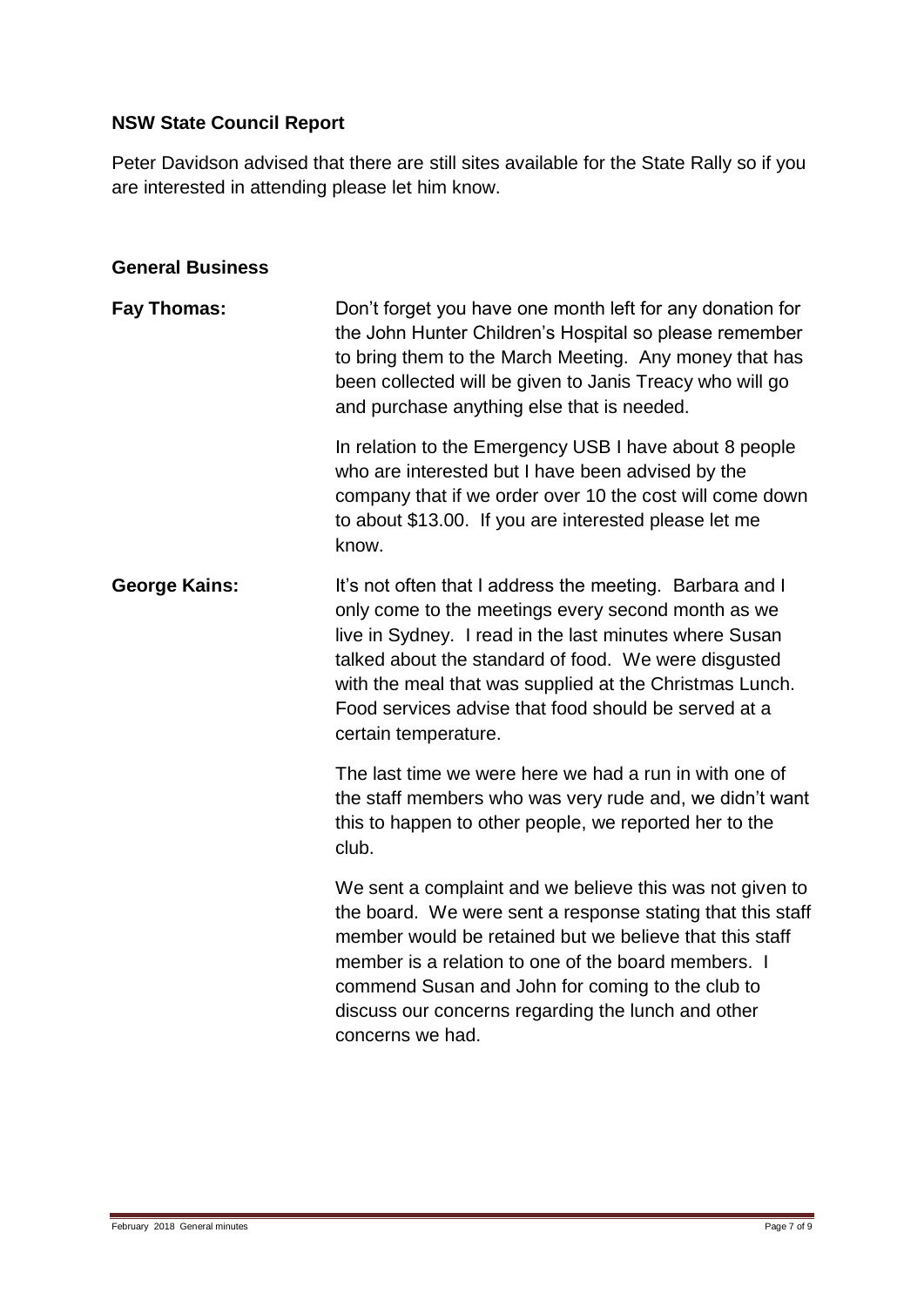|                           | Fay Thomas advised that when we had the meeting with<br>David English and Paul Sanders, the staff member was<br>one of the things that were discussed and were advised<br>that this staff member would not be on duty when we had<br>our meetings or a function. Also they advised that this<br>staff member was not related to any board member.<br>George commented that this was not right and did it<br>mean that she would be rude to other patrons. Fay said<br>that we could only go on the information that was given to<br>us. |
|---------------------------|-----------------------------------------------------------------------------------------------------------------------------------------------------------------------------------------------------------------------------------------------------------------------------------------------------------------------------------------------------------------------------------------------------------------------------------------------------------------------------------------------------------------------------------------|
| Des Cooper:               | He was surprised that there were only 4 trips on the<br>board and 3 of them were club organised. It is up to the<br>members to put other trips on the board whether it is a<br>ramble or a short trip up or down the coast or perhaps out<br>into the country. It doesn't have to be a big organised trip<br>with dinners or outing arranged and can be as long or as<br>short as you wish, so come on members look for places<br>and put them on the board.                                                                            |
|                           | Bev Shoobert stated that there were quite a few events<br>coming up over the next few months and they should<br>have been up on the board already but perhaps people<br>are a little wary of organising something themselves.<br>Perhaps we should get back to basics and have smaller<br>trips out to places like Dubbo or similar places                                                                                                                                                                                              |
| <b>Coral Kane:</b>        | Advised that they had a great time at Lakeside this year<br>and nothing was organised and everyone was asked to<br>organise something different every night and a great time<br>was had by all. On Valentine's Day which we had to<br>have a day early the men cooked us sausage and onion<br>rolls and had to pick us flowers out of someone's garden.<br>John Smyth organised a trivia night one night and it was<br>great.                                                                                                           |
| <b>John McGillicuddy:</b> | Spoke about having to stand in the line at 12:00 to get<br>your lunch. John advised that you don't need to go out<br>that early as you can go out later and still get your lunch<br>and be able to eat it either before the meeting or during<br>the meeting.                                                                                                                                                                                                                                                                           |